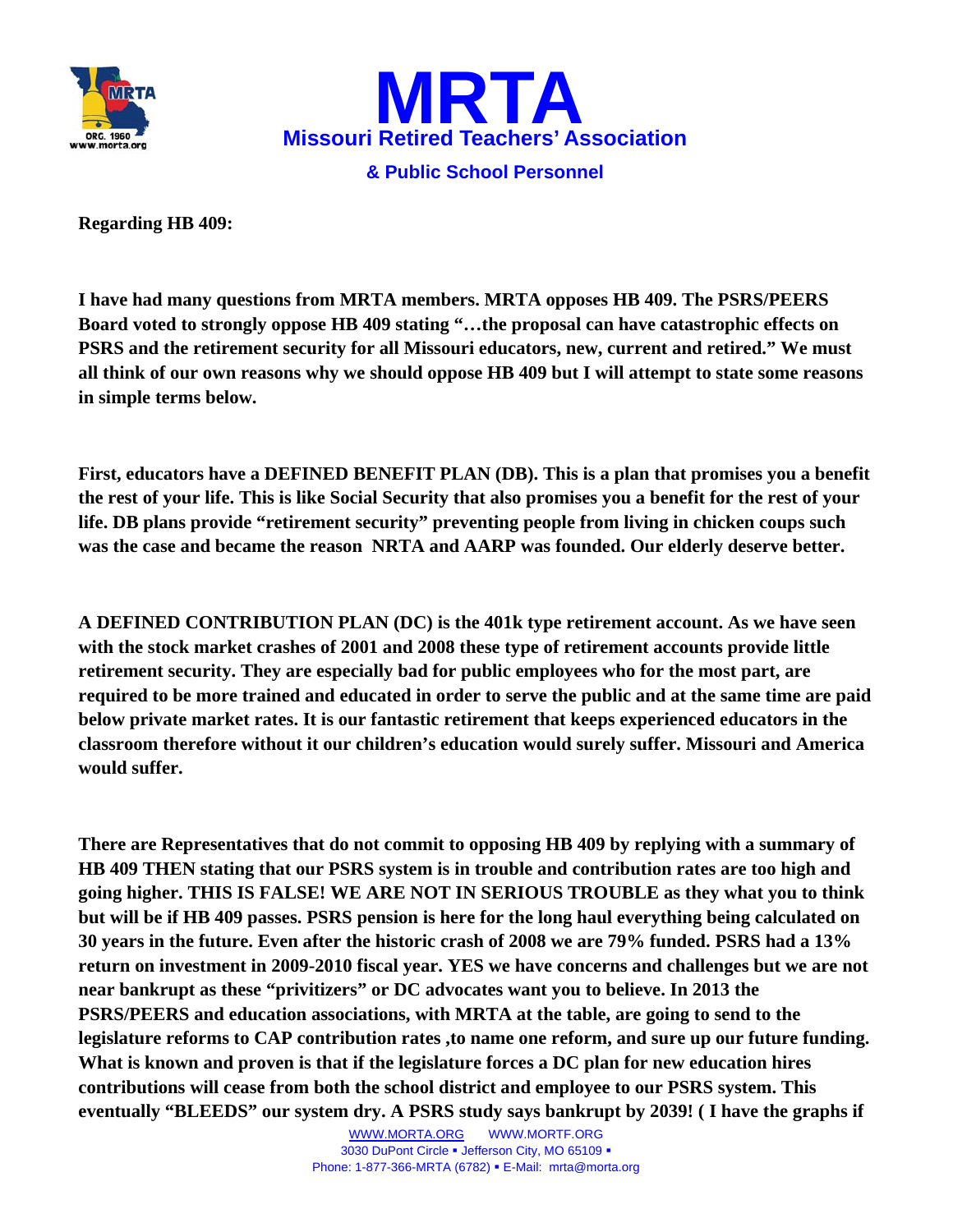**wanted). So, HB 409 is extremely harmful to retired educators. Are they intentionally trying to destroy our pension system and hurt public education for philosophical ideology? You decide as the facts are clear.** 

**A couple more reasons to oppose and STOP HB 409:** 

**#1) Defined benefits plans are extremely beneficial to Missouri's economy. Every dollar spent on our retirement yields nearly \$7 in economic activity creating 28,054 jobs statewide and having \$2.4 BILLON in direct economic impact, \$3.7 BILLION in total impact!. Facts are at WWW.MORTA.ORG. Not one education retiree was laid off during this economic downturn. In large part we kept the economy going!** 

**#2) A DC plan does not reduce overall cost to school districts. (PSRS Report date 3/3/2010)** 

**#3) A DC plan will provide much less retirement security and place educators at the mercy of WALL STREET.** 

**#4) A DC plan could substantially increase welfare rolls and costs if retirees do not have retirement funds and COLA's late in life.** 

**#5) Educators would not be able to retire till 67 years of age. 45 years in the classroom! Is that good?** 

**Please contact your State Representative this week and ask them to oppose HB 409 before Thursday. HB 409 will be heard in Committee at 8:00 am Thursday.** *MRTA MEMBERS ARE NOT ASKED TO ATTEND THIS HEARING!!!* **MRTA President Powers will be testifying in opposition for our 18,500 MRTA members and their families. Also, MNEA and MSTA will be there in opposition to HB 409 but do not count on someone else doing our job. STRENGTH IN NUMBERS! Please remember when e- mailing or calling your State Representative: don't be mean but have some attitude and confidence, when contacting you State Rep. YOU ARE A VOTER, YOU ARE A TAX PAYER, and ELECTED OFFICALS ARE THERE TO WORK FOR and serve YOU! Not the other way around.** 

**THANK YOU to all! Let us all get involved and work hard to protect our retirement pension benefits.** 

Jim Kreider MRTA Executive Director